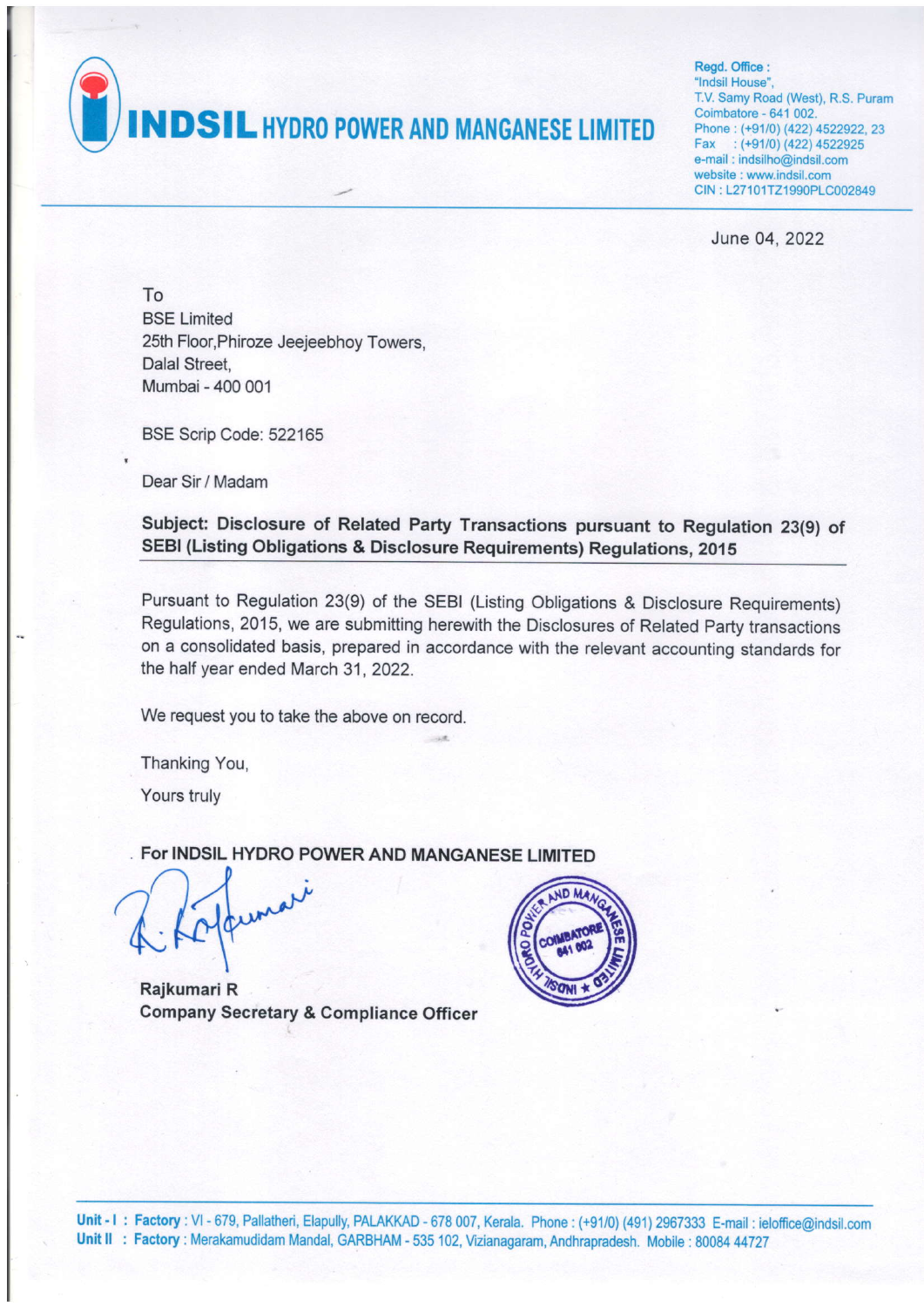Disclosure of related party transactions for the half year ended 31st March 2022

|                  |                                                                                      |                                                 |                                                                                          |                                                                    |                                                                           |                                                                    |                                                                             |                                      |                                                                                                                                       | Additional disclosure of related party transactions - applicable only in case the related<br>party transaction relates to loans, inter-corporate deposits, advances or investments<br>made or given bythe listed entity/subsidiary. These details need to be disclosed only once,<br>during the reporting period when such transaction was undertaken. |        |                                                                                |                          |        |                       |                                                                                                         |  |  |
|------------------|--------------------------------------------------------------------------------------|-------------------------------------------------|------------------------------------------------------------------------------------------|--------------------------------------------------------------------|---------------------------------------------------------------------------|--------------------------------------------------------------------|-----------------------------------------------------------------------------|--------------------------------------|---------------------------------------------------------------------------------------------------------------------------------------|--------------------------------------------------------------------------------------------------------------------------------------------------------------------------------------------------------------------------------------------------------------------------------------------------------------------------------------------------------|--------|--------------------------------------------------------------------------------|--------------------------|--------|-----------------------|---------------------------------------------------------------------------------------------------------|--|--|
| S. No            | Details of the party (listed<br>entity /subsidiary) entering<br>into the transaction | Details of the counterparty                     |                                                                                          | Type of                                                            | Value of the<br>related party                                             | Value of                                                           | In case monies are due<br>to either party as a<br>result of the transaction |                                      | In case any financial<br>indebtednessis incurred<br>to make or give loans,<br>inter-corporate<br>deposits, advances or<br>investments |                                                                                                                                                                                                                                                                                                                                                        |        | Details of the loans, inter-corporate deposits, advances or<br>investments     |                          |        |                       |                                                                                                         |  |  |
|                  | Name                                                                                 | Name                                            | Relationship of<br>the<br>counterparty<br>with the listed<br>entity or its<br>subsidiary | related party<br>transaction                                       | transaction<br>as approved<br>by the audit<br>committee<br>(Rs. in lakhs) | transaction<br>during the<br>reporting<br>period<br>(Rs. in lakhs) | Opening<br>balance<br>(Rs. in lakhs)                                        | Closing<br>balance<br>(Rs. in lakhs) | Nature of<br>indebtedn<br>ess (loan/<br>issuance<br>of debt/<br>any other<br>$etc.$ )                                                 | Cost                                                                                                                                                                                                                                                                                                                                                   | Tenure | Nature<br>(loan/<br>advance/<br>inter-<br>corporate<br>deposit/<br>investment) | Interest<br>Rate<br>(% ) | Tenure | Secured/<br>unsecured | Purpose for<br>which the<br>funds will be<br>utilised by<br>the ultimate<br>recipient of<br>funds (end- |  |  |
| $\mathbf{1}$     | <b>INDSIL HYDRO POWER AND</b><br><b>MANGANESE LTD</b>                                | Sunmet Holdings India<br><b>Private Limited</b> | Parent                                                                                   | Rent paid<br>Lease rent<br>received<br>Purchase of<br>raw material | 150.00                                                                    | 8.70                                                               |                                                                             | (170.79)                             |                                                                                                                                       |                                                                                                                                                                                                                                                                                                                                                        |        |                                                                                |                          |        |                       | usage)                                                                                                  |  |  |
| $\overline{2}$   | <b>INDSIL HYDRO POWER AND</b><br><b>MANGANESE LTD</b>                                | Sunmet Holdings India<br><b>Private Limited</b> | Parent                                                                                   |                                                                    |                                                                           | 0.66                                                               | (607.96)                                                                    |                                      |                                                                                                                                       |                                                                                                                                                                                                                                                                                                                                                        |        |                                                                                |                          |        |                       |                                                                                                         |  |  |
| 3                | <b>INDSIL HYDRO POWER AND</b><br><b>MANGANESE LTD</b>                                | Sunmet Holdings India<br><b>Private Limited</b> | Parent                                                                                   |                                                                    | 10,000.00                                                                 | 1,929.91                                                           |                                                                             |                                      |                                                                                                                                       |                                                                                                                                                                                                                                                                                                                                                        |        |                                                                                |                          |        |                       |                                                                                                         |  |  |
| $\boldsymbol{A}$ | <b>INDSIL HYDRO POWER AND</b><br><b>MANGANESE LTD</b>                                | Vira Holdings LLP                               | <b>Other Related</b><br>party                                                            | Purchase of<br><b>Raw Material</b>                                 | 600.00                                                                    | 108.10                                                             | (8.32)                                                                      | 2.54                                 |                                                                                                                                       |                                                                                                                                                                                                                                                                                                                                                        |        |                                                                                |                          |        |                       |                                                                                                         |  |  |
| 5                | <b>INDSIL HYDRO POWER AND</b><br><b>MANGANESE LTD</b>                                | Vinod Narsiman                                  | Managing<br>Director                                                                     | Remuneration<br>(Salary &<br>Commission)                           | Refer Note 1                                                              | 53.67                                                              |                                                                             |                                      |                                                                                                                                       |                                                                                                                                                                                                                                                                                                                                                        |        |                                                                                |                          |        |                       |                                                                                                         |  |  |
| 6                | <b>INDSIL HYDRO POWER AND</b><br><b>MANGANESE LTD</b>                                | Vinod Narsiman                                  | Managing<br>Director                                                                     | Sitting fees/<br>Meeting<br>Expenses                               | Refer Note 2                                                              | 0.19                                                               | (55.67)                                                                     | (105.84)                             |                                                                                                                                       |                                                                                                                                                                                                                                                                                                                                                        |        |                                                                                |                          |        |                       |                                                                                                         |  |  |
| 7                | <b>INDSIL HYDRO POWER AND</b><br><b>MANGANESE LTD</b>                                | R Murali                                        | <b>Chief Financial</b><br>Officer                                                        | Remuneration                                                       | 16.00                                                                     | 5.59                                                               | (1.12)                                                                      |                                      |                                                                                                                                       |                                                                                                                                                                                                                                                                                                                                                        |        |                                                                                |                          |        |                       |                                                                                                         |  |  |
| 8                | <b>INDSIL HYDRO POWER AND</b><br><b>MANGANESE LTD</b>                                | K Ramakrishnan                                  | Director                                                                                 | Remuneration                                                       | Refer Note 1                                                              | 2.38                                                               |                                                                             |                                      |                                                                                                                                       |                                                                                                                                                                                                                                                                                                                                                        |        |                                                                                |                          |        |                       |                                                                                                         |  |  |
| 9                | <b>INDSIL HYDRO POWER AND</b><br><b>MANGANESE LTD</b>                                | K Ramakrishnan                                  | Director                                                                                 | Sitting fees/<br>Meeting<br>Expenses                               | Refer Note 2                                                              | 0.14                                                               | (0.53)                                                                      |                                      |                                                                                                                                       |                                                                                                                                                                                                                                                                                                                                                        |        |                                                                                |                          |        |                       |                                                                                                         |  |  |
| 10               | INDSIL HYDRO POWER AND<br><b>MANGANESE LTD</b>                                       | Rajkumari R                                     | Company<br>Secretary (with<br>effect from<br>13.12.2021)*                                | Remuneration                                                       | 5.40                                                                      | 1.61                                                               |                                                                             |                                      |                                                                                                                                       |                                                                                                                                                                                                                                                                                                                                                        |        |                                                                                |                          |        |                       |                                                                                                         |  |  |
| 11               | <b>INDSIL HYDRO POWER AND</b><br><b>MANGANESE LTD</b>                                | S Varadarajan                                   | Director                                                                                 | Sitting fees/<br>Meeting<br>Expenses                               | Refer Note 2                                                              | 0.14                                                               |                                                                             |                                      |                                                                                                                                       |                                                                                                                                                                                                                                                                                                                                                        |        |                                                                                |                          |        |                       |                                                                                                         |  |  |
| 12               | <b>INDSIL HYDRO POWER AND</b><br><b>MANGANESE LTD</b>                                | S K Viswanathan                                 | Director                                                                                 | Sitting fees/<br>Meeting/<br>Travelling                            | Refer Note 2                                                              | 0.48                                                               |                                                                             |                                      |                                                                                                                                       |                                                                                                                                                                                                                                                                                                                                                        |        |                                                                                |                          |        |                       |                                                                                                         |  |  |

 $\overline{t}$ 

Page 1 of 2